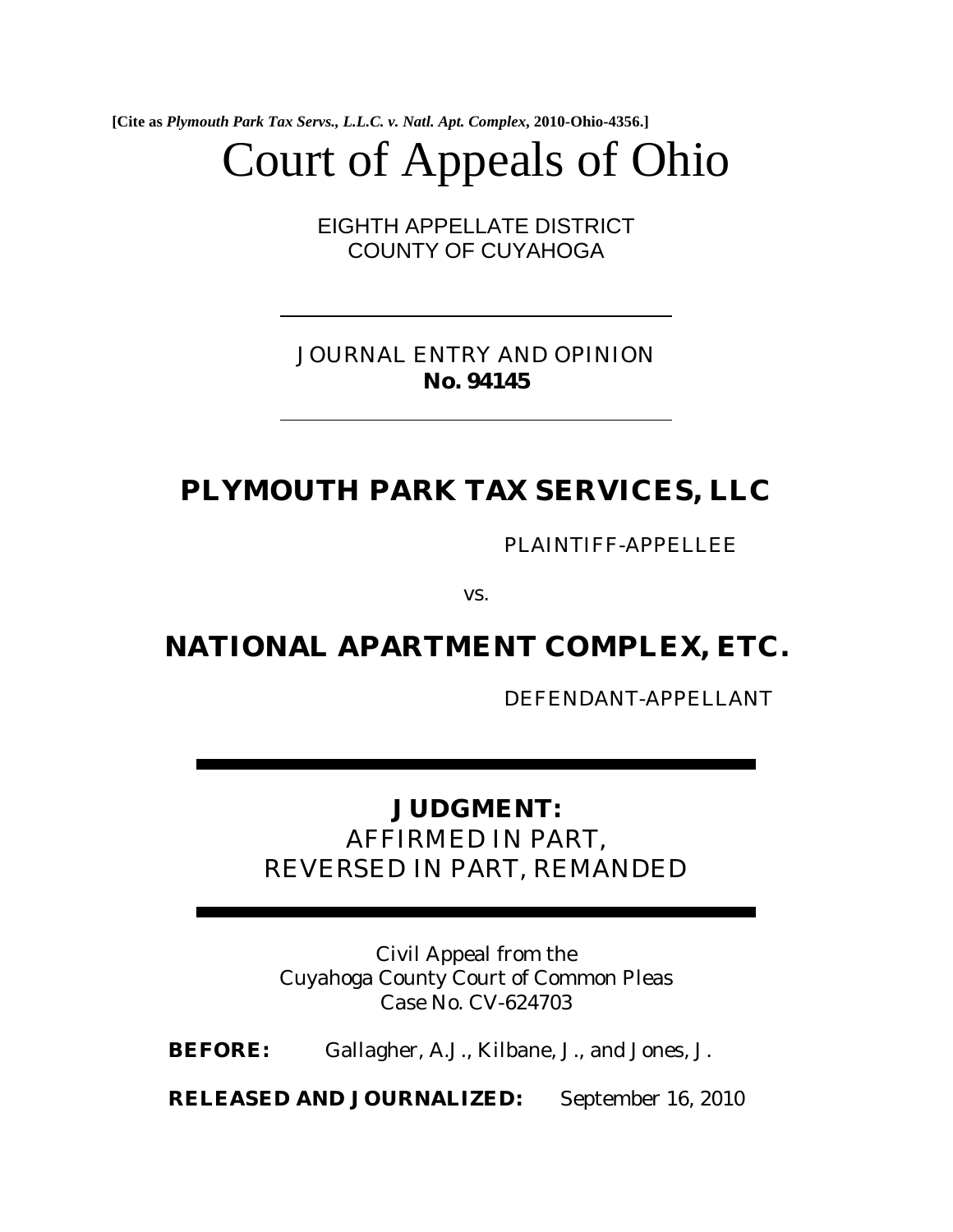#### **ATTORNEY FOR APPELLANT**

Chris Lencewicz The Lencewicz Co., LPA P.O. Box 221032 Cleveland, OH 44122

#### **ATTORNEYS FOR APPELLEE**

#### **For Plymouth Park Tax Services, LLC**

Dean W. Kanellis Keith D. Weiner & Associates Co., LPA 75 Public Square, 4th Floor Cleveland, OH 44113

#### **For James Rokakis, Treasurer**

William D. Mason Cuyahoga County Prosecutor

BY: Judith Miles Assistant Prosecuting Attorney The Justice Center, 9th Floor 1200 Ontario Street Cleveland, OH 44113

#### SEAN C. GALLAGHER, A*.*J.:

**{¶ 1}** Appellant, National Apartment Complex Acquisition Group, Ltd. ("National Apartment"), appeals the decision of the Cuyahoga County Court of Common Pleas that granted summary judgment in favor of appellee, Plymouth Park Tax Services, LLC ("Plymouth Park"). For the reasons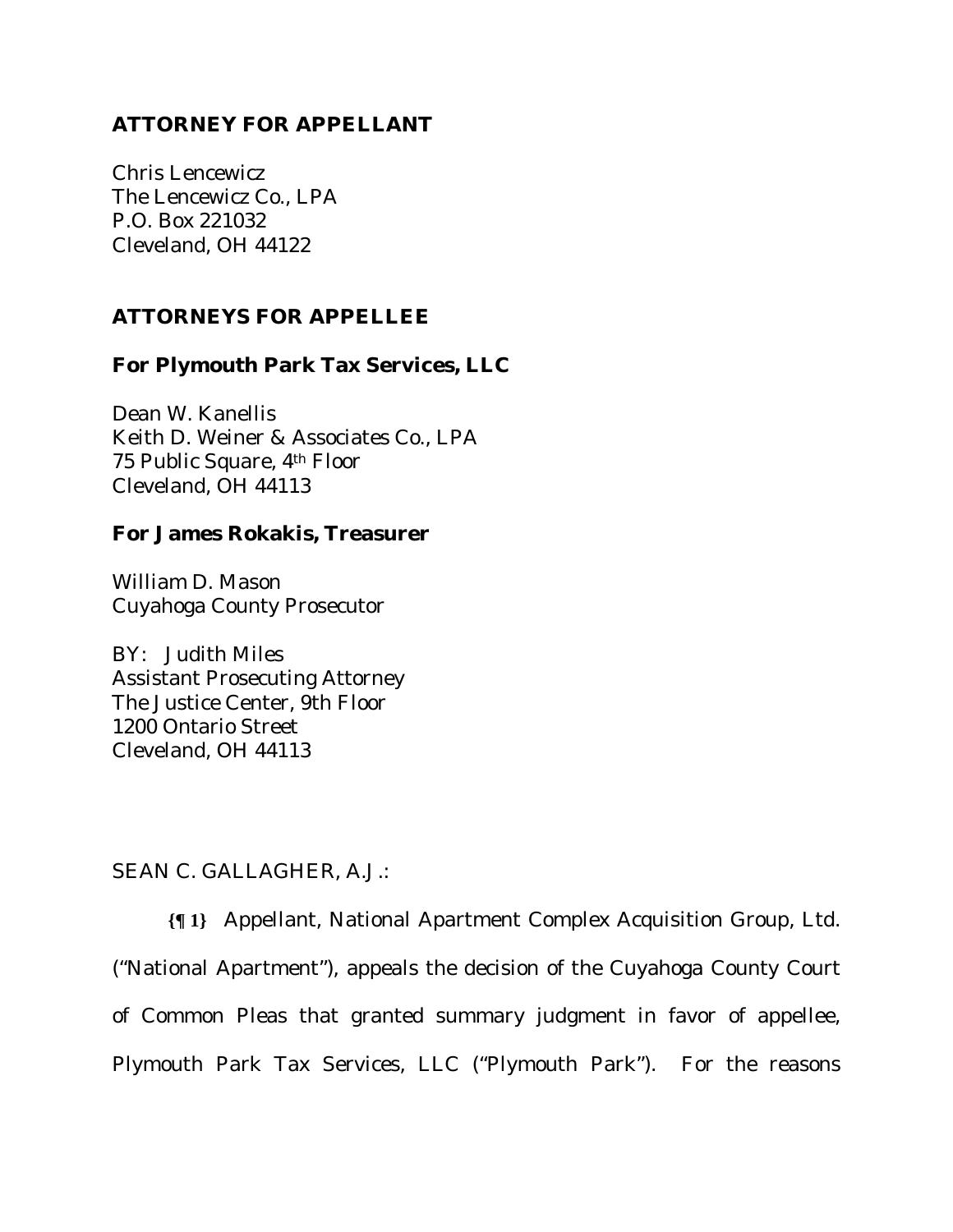stated herein, we affirm in part, reverse in part, and remand the matter for further proceedings.

**{¶ 2}** National Apartment owns property located at 3550 Warrensville Road, Shaker Heights, Ohio, which is located on permanent parcel numbers 736-29-047 and 736-29-054. Plymouth Park is the owner and holder of four tax certificates, identifying parcel number 736-29-047, having purchased the tax certificates pursuant to R.C. 5721.33. Although the tax certificates list a property address of "3350" Warrensville Road, Shaker Heights, the preliminary judicial report identified the premises at "3550" Warrensville Road as comprising of both permanent parcels 736-29-047 and 736-29-054. Further, the legal description on the tax certificates identifies the same sublots identified in the preliminary judicial report for permanent parcel numbers 736-29-047 and 736-29-054. The combined purchase price for the certificates totals \$95,171.96, representing delinquent taxes on the property.

**{¶ 3}** On May 17, 2007, Plymouth Park filed a complaint for foreclosure and other relief against National Apartment and James Rokakis, Treasurer of Cuyahoga County. The court magistrate ordered Plymouth Park to show how the legal description in the preliminary judicial report, which identified two parcel numbers, correlated to the tax certificates. In response, Plymouth Park filed the affidavit of Kristy Neff, a supervisor for the tax certificate/collection section of the Cuyahoga County Treasurer's Office. Ms.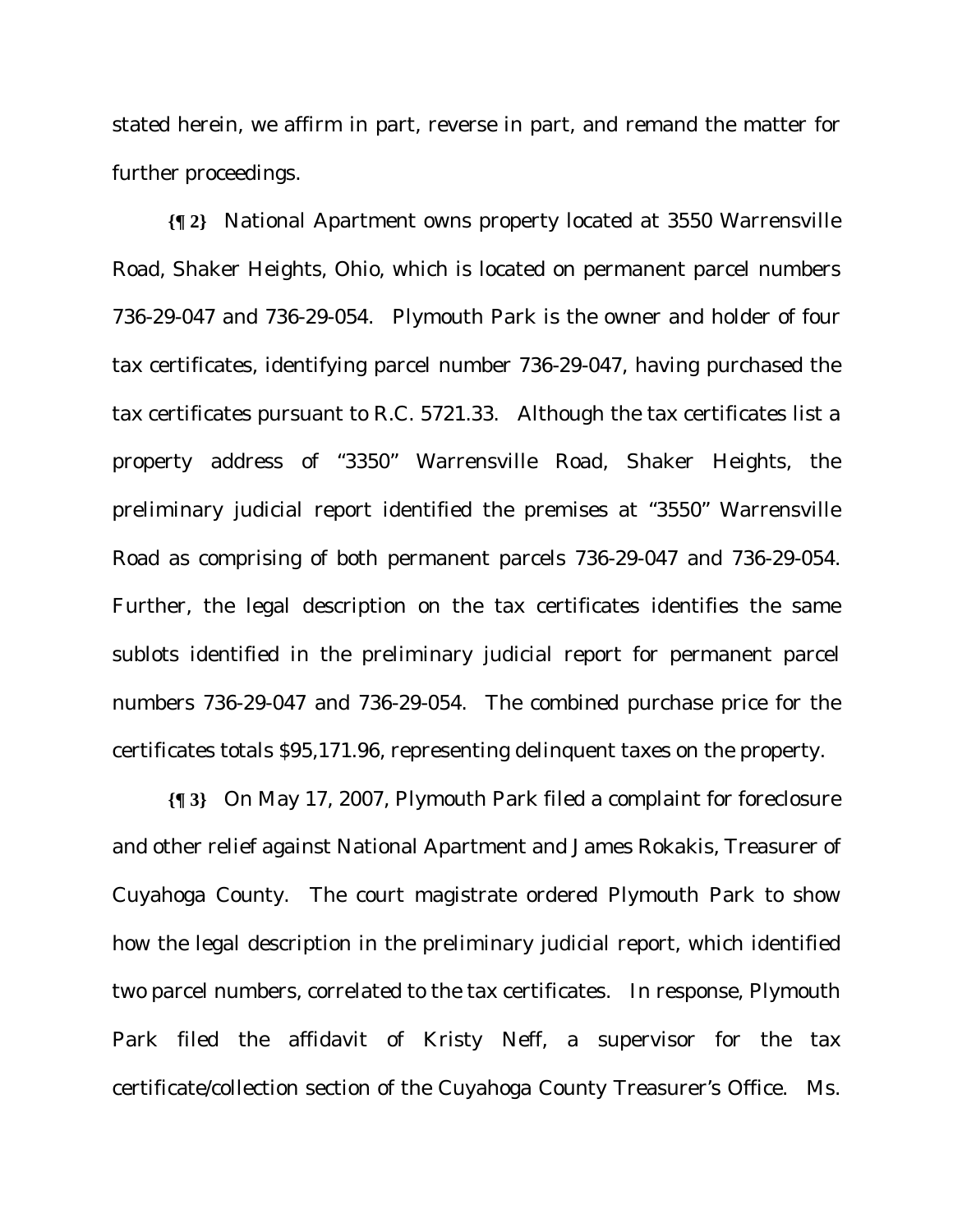Neff attested that the four tax certificates sold to Plymouth Park were with regard to tax delinquencies regarding permanent parcel number 736-29-047, which is listed together for taxing purposes with permanent parcel number 736-29-054, and taxed as a single address, being 3550 Warrensville Road, Shaker Heights, Ohio. Upon this evidence, the magistrate determined that the tax certificates encompassed both parcels identified above. National Apartment objected to this finding. The trial court judge overruled this objection.

**{¶ 4}** After answers to the complaint were filed, Plymouth Park filed a motion for summary judgment. In opposing the motion, National Apartment asserted that it had paid plaintiff \$26,009.54 and attached an affidavit to that effect. National Apartment also argued that no discovery had occurred in the action.

**{¶ 5}** The court magistrate granted summary judgment in favor of Plymouth Park. The magistrate found that Plymouth Park was a certificate holder of duly purchased tax certificates; that the certificate redemption price on each certificate was due and unpaid; that the first lien on the premises was vested in Plymouth Park; that Plymouth Park was entitled to foreclosure of its lien interest; and that the proceeds of the sale, in part, were to be applied to the amounts due for the tax certificate redemption prices.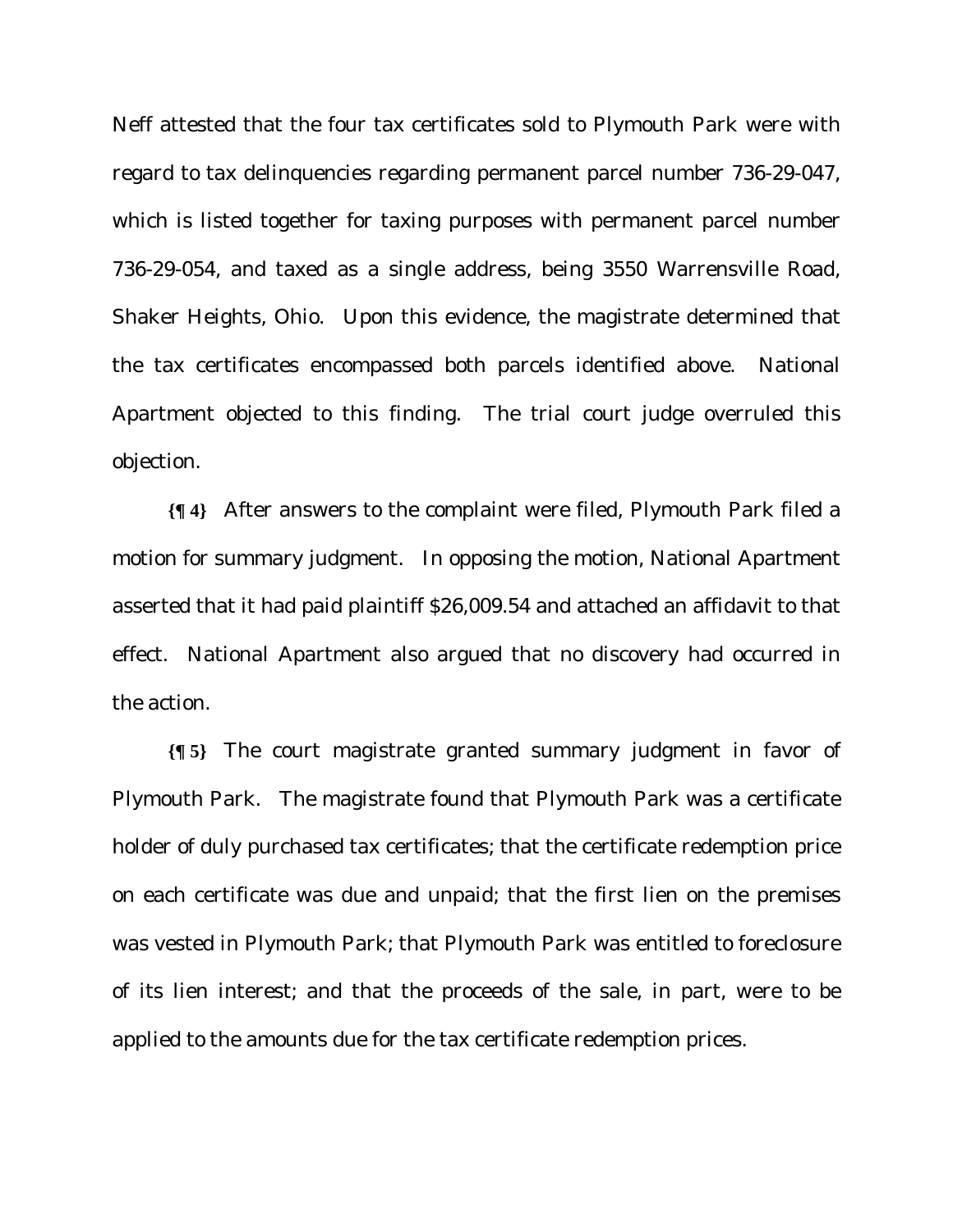**{¶ 6}** National Apartment filed objections to the magistrate's decision. The trial court overruled the objections, adopted the magistrate's decision, and issued a decree of foreclosure for Plymouth Park. National Apartment timely filed this appeal, raising two assignments of error for our review.

**{¶ 7}** National Apartment's first assignment of error provides as follows: "[I.] The trial court erred in granting appellee's motion for summary judgment where a genuine issue of material fact remains regarding whether appellee duly purchased tax certificates relating to appellant's property."

**{¶ 8}** Appellate review of summary judgment is de novo, governed by the standard set forth in Civ.R. 56. *Comer v. Risko*, 106 Ohio St.3d 185, 2005-Ohio-4559, 833 N.E.2d 712, ¶ 8. Accordingly, we afford no deference to the trial court's decision and independently review the record to determine whether summary judgment is appropriate. *Hollins v. Shaffer*, 182 Ohio App.3d 282, 2009-Ohio-2136, 912 N.E.2d 637, ¶ 12. Under Civ.R. 56(C), summary judgment is proper when the moving party establishes that "(1) no genuine issue of any material fact remains, (2) the moving party is entitled to judgment as a matter of law, and (3) it appears from the evidence that reasonable minds can come to but one conclusion, and construing the evidence most strongly in favor of the nonmoving party, that conclusion is adverse to the party against whom the motion for summary judgment is made." *State ex rel. Duncan v. Mentor City*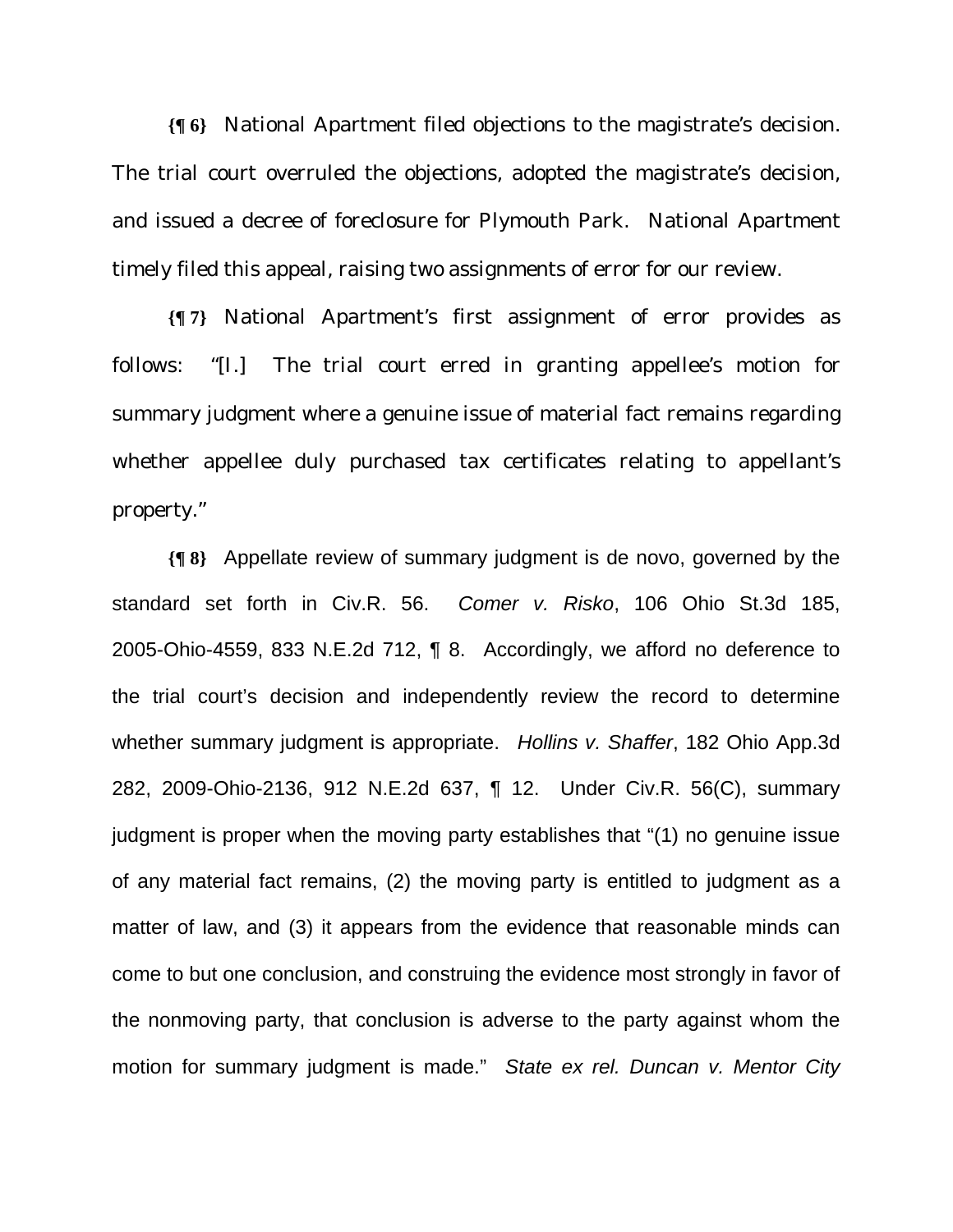*Council*, 105 Ohio St.3d 372, 2005-Ohio-2163, 826 N.E.2d 832, ¶ 9, citing *Temple v. Wean United, Inc*. (1977), 50 Ohio St.2d 317, 327, 364 N.E.2d 267.

**{¶ 9}** National Apartment argues that the trial court erred in granting summary judgment because the tax certificates purchased by Plymouth Park fail to contain an accurate description of the property pursuant to R.C. 5721.30(A), 5721.31(A)(2), and 5721.011. National Apartment does not contest that it was delinquent on taxes for the property located at 3550 Warrensville Road, that the property encompasses two parcels, that the tax certificates pertain to its property, and that Plymouth Park is the owner and holder of the tax certificates. Indeed, the affidavit of Ms. Neff, who works in the treasurer's office, attests to the fact that the premises at 3550 Warrensville Road is comprised of two parcels that are taxed together and that the tax certificates issued to Plymouth Park pertain to tax delinquencies owed for that property.

**{¶ 10}** The record also reflects that National Apartment had notice of the delinquent status of its real estate taxes. It even claims to have made payments to Plymouth Park. Thus, National Apartment has shown no prejudice by the failure of the tax certificates to contain the technically required description of the property.

**{¶ 11}** The tax certificates at issue here were purchased under R.C. 5721.33 and therefore were governed by R.C. 5721.37(A)(2). That section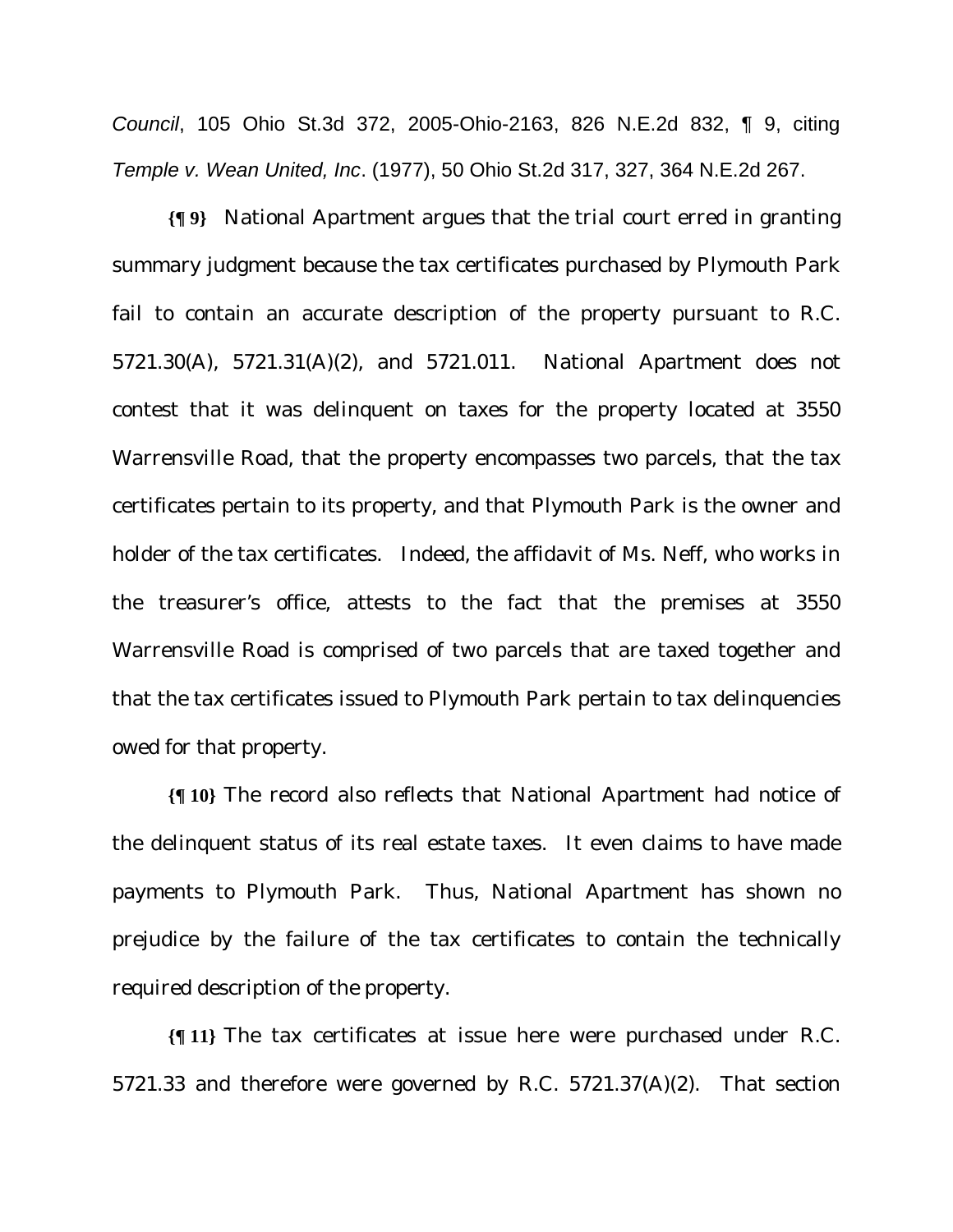provides in relevant part that, "a certificate holder \* \* \* may file with the county treasurer a notice of intent to foreclose \* \* \* provided the parcel has not been redeemed \* \* \* and at least one certificate respecting the certificate parcel, held by the certificate holder filing the request for foreclosure and eligible to be enforced through a foreclosure proceeding, has not been voided \* \* \*." R.C. 5721.37(A)(2). "[T]he tax certificate vests in the certificate holder the first lien previously held by the state \* \* \*, superior to all other liens and encumbrances upon the parcel described in the tax certificate, in the amount of the certificate redemption price \* \* \* ." R.C. 5721.35(A).

**{¶ 12}** Here, Plymouth Park attached as exhibits to its complaint two tax certificates and a notice of intent to foreclose. It later submitted two other tax certificates relative to the subject property. Those certificates are "presumptive evidence in all courts and boards of revision and in all proceedings, including, without limitation, at the trial of the foreclosure action, of the amount and validity of the taxes, assessments, charges, penalties by the court and added to such principal amount, and interest appearing due and unpaid and of their nonpayment." R.C. 5721.37(F). Although National Apartment claimed that it had made partial payment, it did not argue or offer evidence to establish that it had redeemed the tax certificates or to rebut the presumptive validity of the certificates.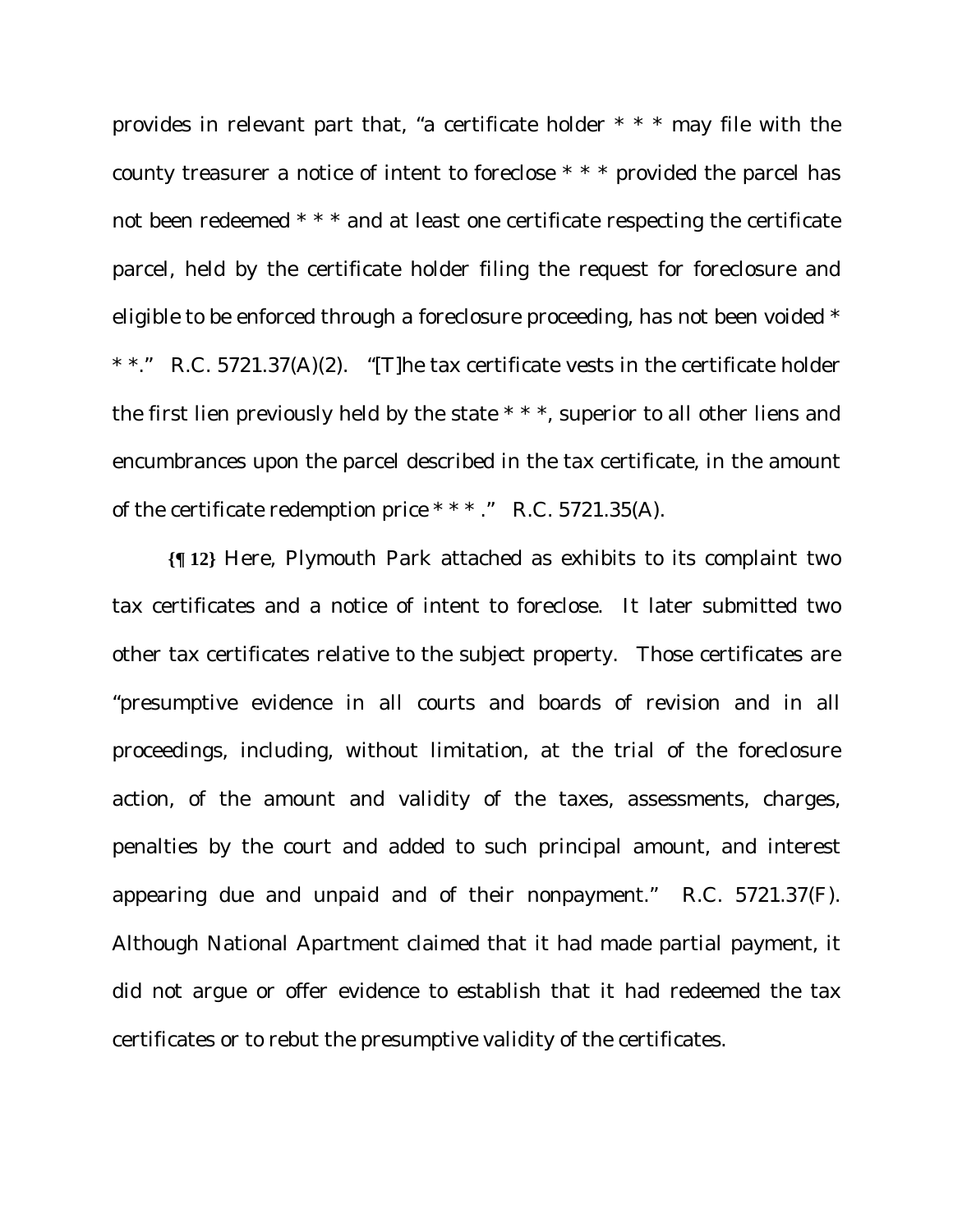**{¶ 13}** Upon our review, we find that summary judgment was properly entered in favor of Plymouth Park insofar as a decree of foreclosure was issued. National Apartment's first assignment of error is overruled.

**{¶ 14}** National Apartment's second assignment of error provides as follows: "[II.] The trial court erred in granting appellee's motion for summary judgment when it found the appellee was entitled to the full value of the tax certificates listed on each certificate despite the fact that appellant had paid \$26,009.04 in taxes during the period described in the certificates."

**{¶ 15}** National Apartment argues that it made partial payment for the taxes and that the trial court awarded Plymouth Park more than their full value. Although partial payment was not asserted as an affirmative defense, National Apartment did raise the issue in the trial court in opposing summary judgment. Plymouth Park did not object to the issue of partial payment being raised and did not offer any evidence to refute the claim that partial payment was made on the certificates. Instead, the record reflects that a pretrial was conducted at which the parties clarified the dollar amount of the partial payments made to Plymouth Park.

**{¶ 16}** Pursuant to Civ.R. 15(B), "[w]hen issues not raised by the pleadings are tried by express or implied consent of the parties, they shall be treated in all respects as if they had been raised in the pleadings." Civ.R. 15(B) has been held to apply not only to cases that actually proceed to a trial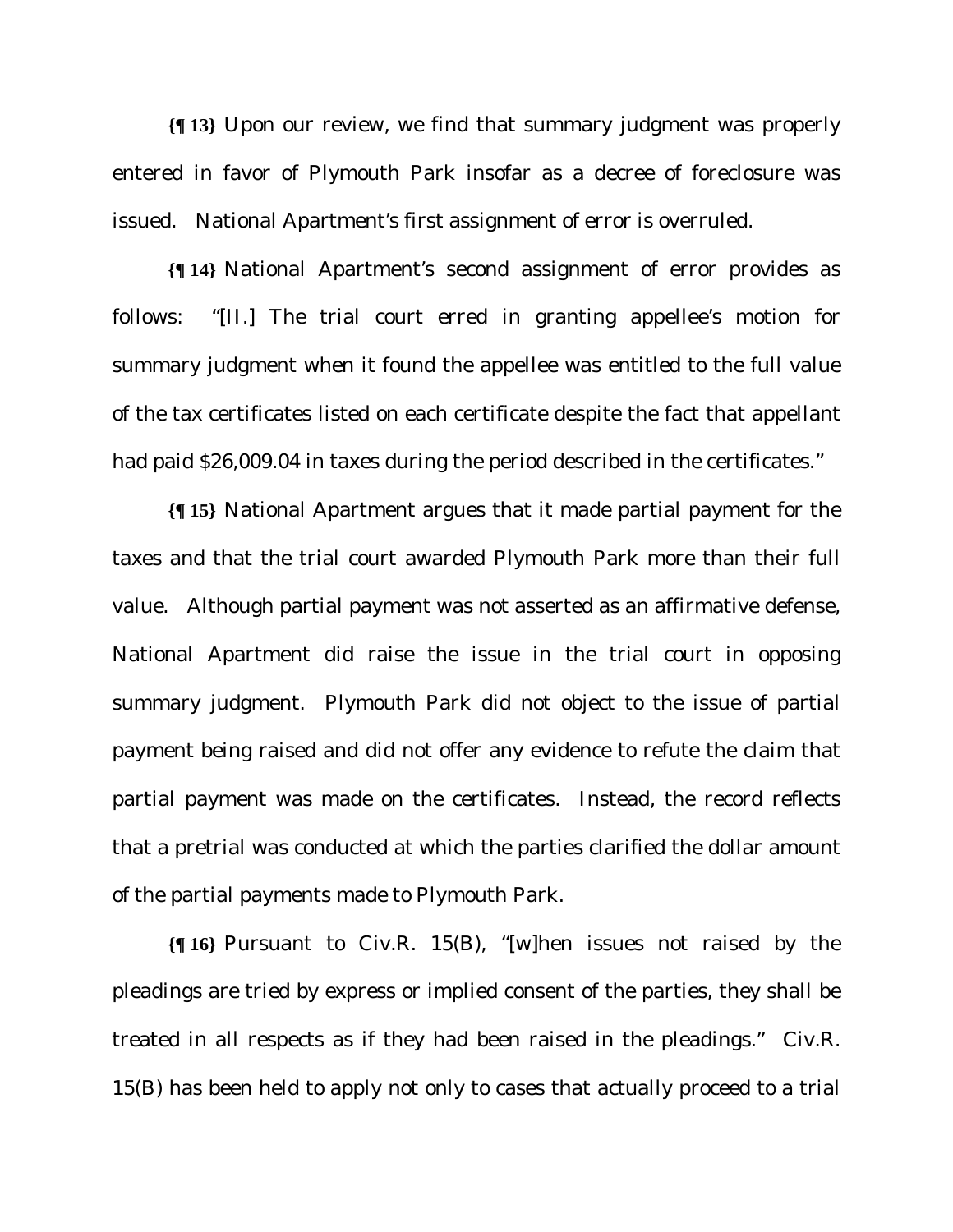in the traditional sense, but also to summary judgment proceedings. *McGinnis, Inc. v. Lawrence Economic Dev. Corp*., Lawrence App. No. 02CA33, 2003-Ohio-6552. Our review reflects that the issue of partial payment was treated as an issue in the case by both parties, and therefore was tried by implied consent of the parties pursuant to Civ.R. 15(B).

**{¶ 17}** R.C. 5721.37(F) provides that the decree for each tax certificate shall be rendered separately. The trial court awarded distribution of the proceeds of the sale for the full certificate redemption price of all tax certificates as individually set forth. No reduction or consideration was made for the partial payment that was clarified by the parties.

**{¶ 18}** The affidavit of Christopher Hondlik, owner of National Apartment, averred that checks for the payment of taxes were made to Plymouth Park. However, there is no suggestion that a redemption plan was entered in conformance with R.C. 5721.38. That section contemplates written notice of the plan to the applicable county treasurer and installment payments that are made to the county treasurer. Pursuant to that section, when a request for foreclosure is filed, any money paid under the plan is refunded to the person who paid the money under the plan. R.C. 5721.38(D)(2).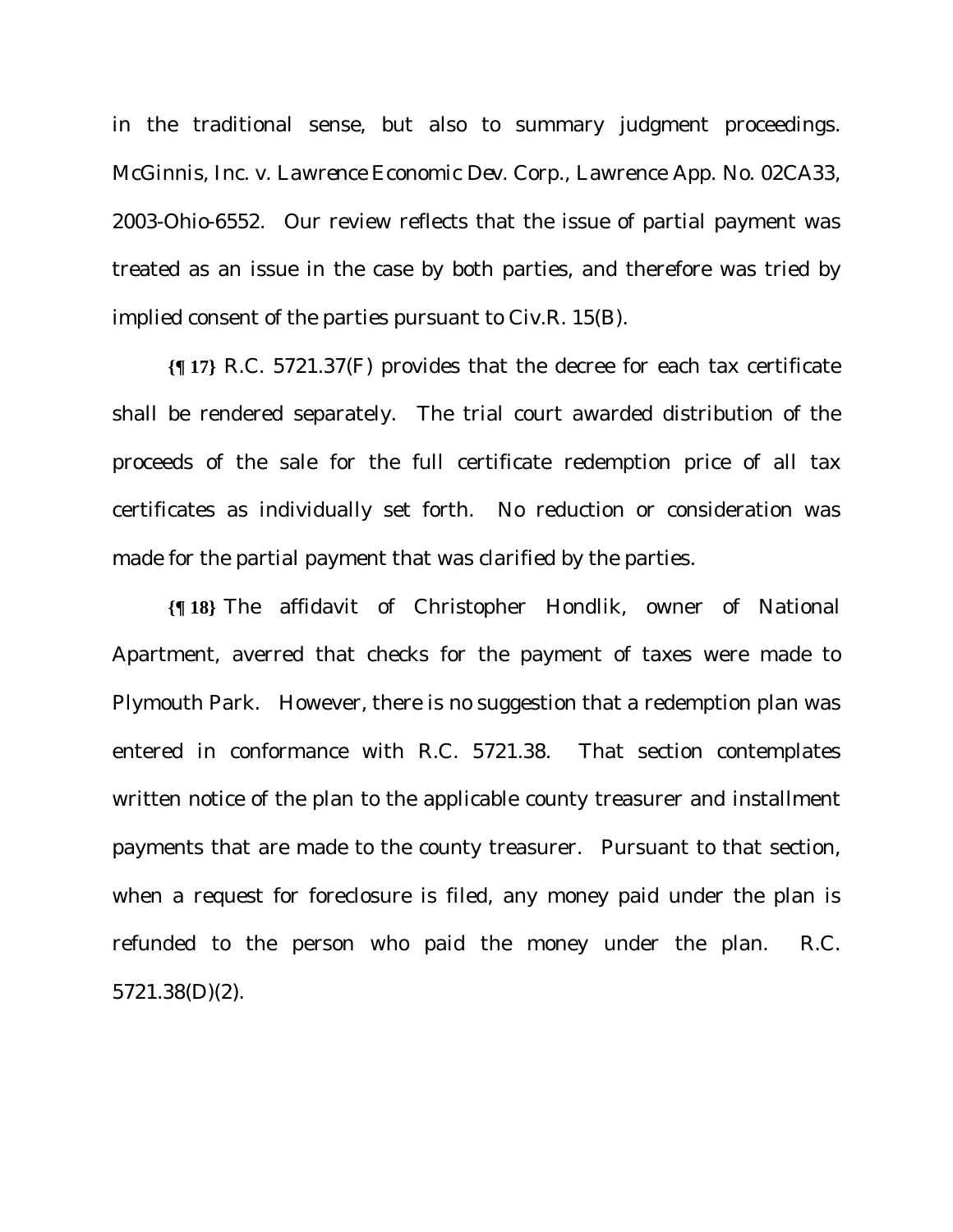**{¶ 19}** We see no reason why moneys should not similarly be credited or refunded when payments are made directly to the certificate holder toward the redemption price of the certificate. Equity clearly requires this result.

**{¶ 20}** The trial court's judgment fails to reflect any credit for the partial payments that were apparently clarified by the parties during a pretrial. Upon remand, the trial court should credit the amount, if any, of partial payments made to Plymouth Park and offset this amount in the damage award against the redemption price for the certificates. We reverse the trial court's decision in this regard, and we remand the matter for further proceedings.

**{¶ 21}** National Apartment's second assignment of error is sustained.

Judgment affirmed in part, reversed in part; case remanded.

It is ordered that appellant and appellee share the costs herein taxed.

The court finds there were reasonable grounds for this appeal.

It is ordered that a special mandate be sent to said court to carry this judgment into execution.

A certified copy of this entry shall constitute the mandate pursuant to Rule 27 of the Rules of Appellate Procedure.

## SEAN C. GALLAGHER, ADMINISTRATIVE JUDGE MARY EILEEN KILBANE, J., and